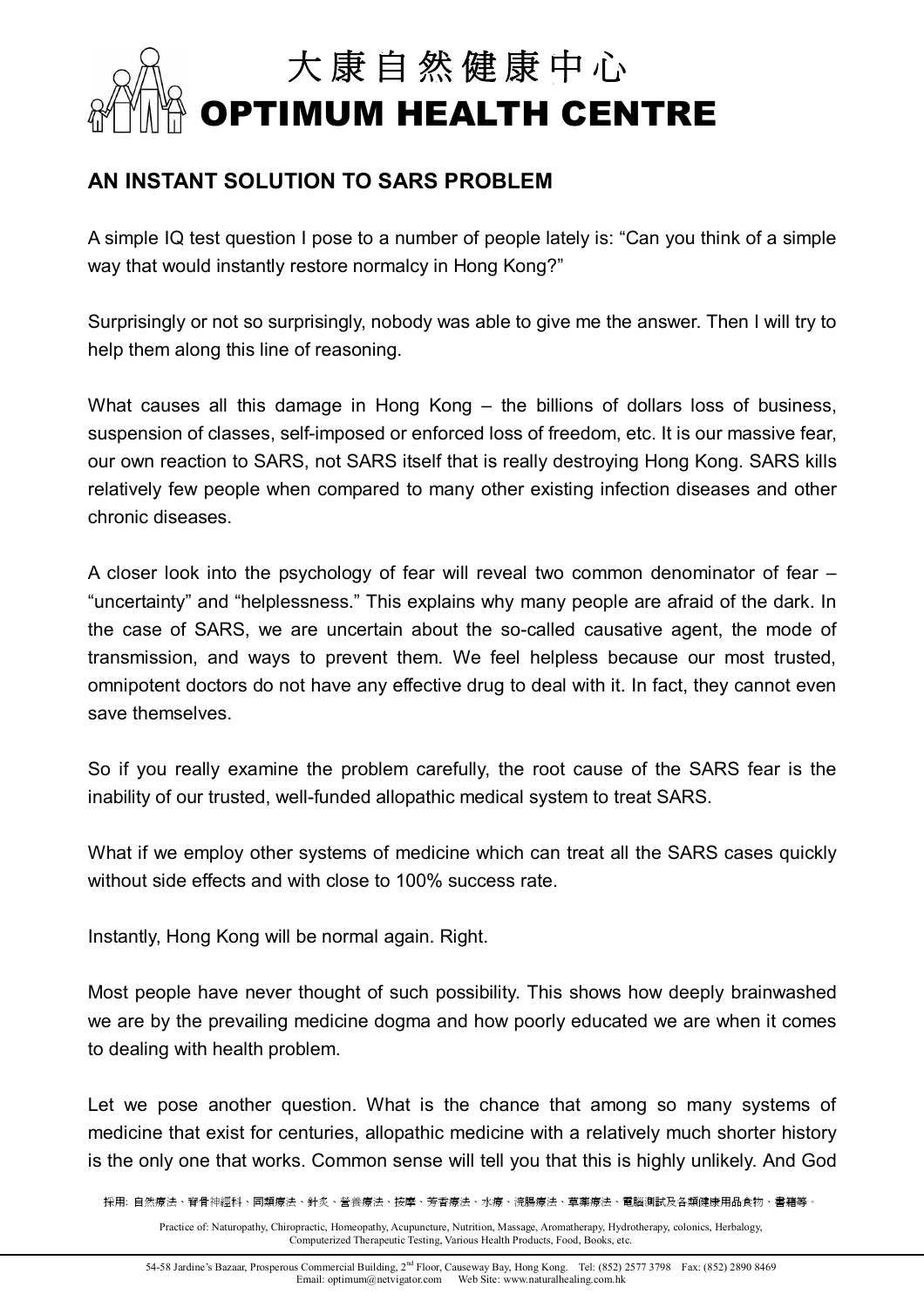

## 大康自然健康中心 P.2of 3 **OPTIMUM HEALTH CENTRE**

forbids.

Then you hear this argument that we cannot allow any unproven method to be used on our patients in view of this serious life threatening disease. But are we not talking about a brand new virus supposedly. So who on earth would have any experience treating it, let alone proven method. That means the conventional allopathic medicine do not have any proven experience to treat SARS also. They are just experimenting.

Are there likely to be any other way that can deal with this SARS illness?

Let us dig into history for possible answer. I am sure many people have read about the swine flu that swept the world between 1918-1919 killing over 20 million people worldwide. Few people know about the second part of the story that has been carefully buried away in our traditional medical history book.

A doctor from Dayton, Ohio, Dr. T. A. McCann compiled the therapeutic outcome of patients treated in two different kinds of hospitals that were in existence in the United States at that time. Of the 24,000 patients treated in the conventional hospitals for the swine flu, the mortality rate was 28.2 %. Of another 26,000 patients treated in the homeopathic hospitals, the death rate was only 1.05%. The high death rate was attributed to the antipyretic drugs such as aspirin used to treat the high fever in the patients. We now know that treating viral fever with aspirin type of drug can cause Rye's syndrome that has a 50% mortality. It was the wrong treatment that killed the patients.

Homeopathy utilized highly diluted medicine mostly from the plant sources and is safe for pregnant women. Also, the highly diluted homeopathic remedies simply cannot kill any bacteria or virus. Therefore, as far as homeopathy is concerned, it is not important to know whether the disease is caused by what kinds of virus or bacteria. Homeopathic remedies strengthen the patient's vitality or immunity to overcome whatever diseases they suffer from. It is that simple and the homeopathic medicine is much cheaper compared to any other medicine on earth.

Besides Homeopathic, photoluminescence, a procedure involving drawing a small quantity of blood from the patient, irradiate it with ultra-violent ray for a few minutes and re-inject into the patient can also be highly effective against atypical pneumonia. In 1947, Miley reported 445 cases of acute pyogenic infection treated with ultraviolet blood irradiation therapy at the

採用: 自然療法、脊骨神經科、同類療法、針炙、營養療法、按摩、芳香療法、水療、浣腸療法、草藥療法、電腦測試及各類健康用品食物、書籍等。

Practice of: Naturopathy, Chiropractic, Homeopathy, Acupuncture, Nutrition, Massage, Aromatherapy, Hydrotherapy, colonics, Herbalogy, Computerized Therapeutic Testing, Various Health Products, Food, Books, etc.